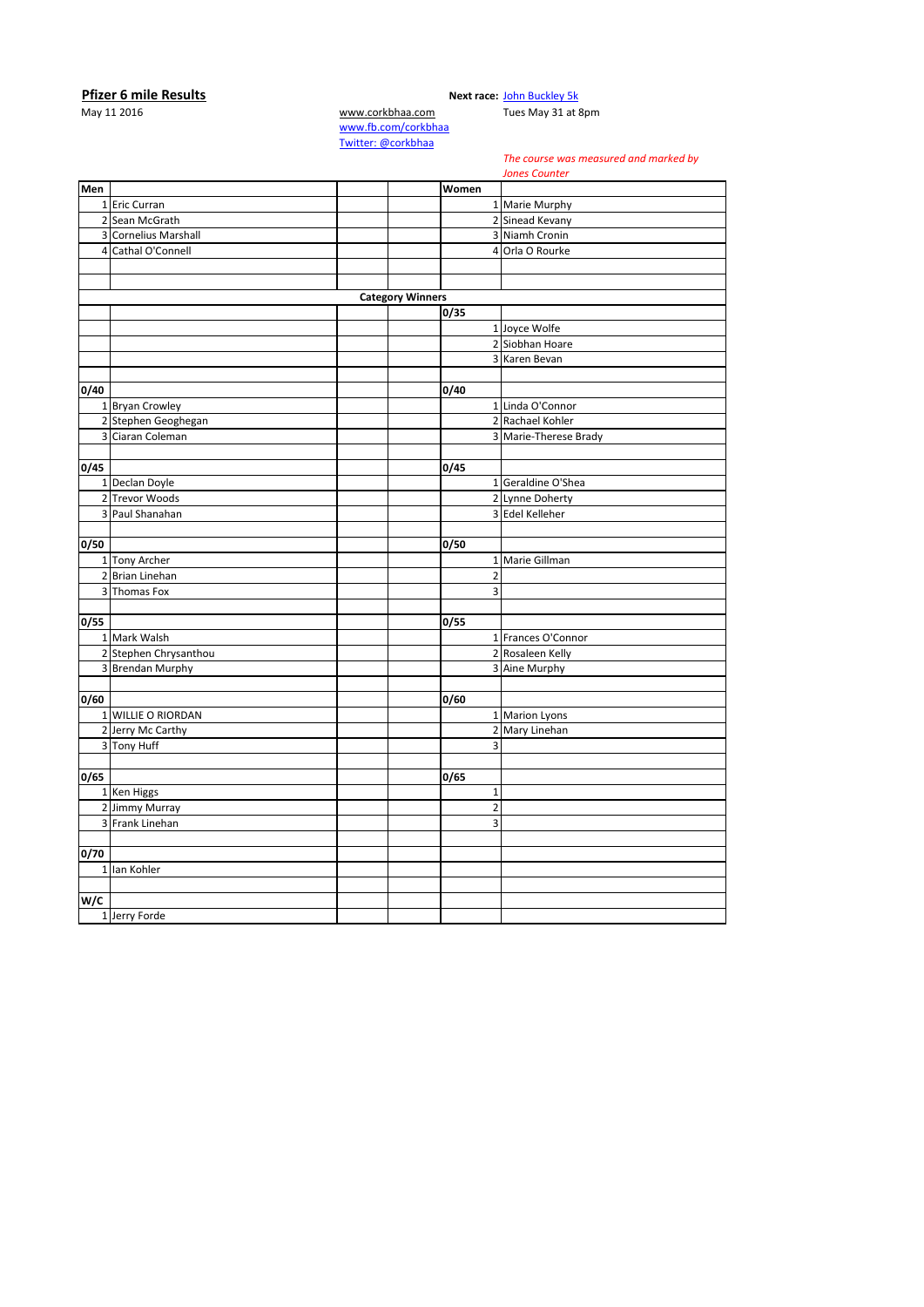|                | <b>Team Results</b> |        |  |       |                           |        |  |  |
|----------------|---------------------|--------|--|-------|---------------------------|--------|--|--|
| Men<br>A       |                     | Points |  | Women |                           | Points |  |  |
|                |                     |        |  | A     |                           |        |  |  |
|                | 1 UCC               | 40     |  |       | 1 Belvedare Dental Clinic | 149    |  |  |
|                | 2 Pfizer            | 84     |  |       | 2 Pfizer                  | 196    |  |  |
|                | 3 Simply Suits      | 92     |  |       |                           |        |  |  |
|                |                     |        |  |       |                           |        |  |  |
|                |                     |        |  |       |                           |        |  |  |
|                |                     |        |  |       |                           |        |  |  |
|                |                     |        |  |       |                           |        |  |  |
|                |                     |        |  |       |                           |        |  |  |
|                |                     |        |  |       |                           |        |  |  |
|                |                     |        |  |       |                           |        |  |  |
|                |                     |        |  |       |                           |        |  |  |
| B              |                     |        |  | B     |                           |        |  |  |
|                | 1 Navy              | 147    |  |       | $1$ HSE                   | 182    |  |  |
|                | 2 EMC               | 180    |  |       | 2 Fit4Life                | 297    |  |  |
|                | 3 CPO               | 239    |  |       |                           |        |  |  |
|                |                     |        |  |       |                           |        |  |  |
|                |                     |        |  |       |                           |        |  |  |
|                |                     |        |  |       |                           |        |  |  |
|                |                     |        |  |       |                           |        |  |  |
|                |                     |        |  |       |                           |        |  |  |
|                |                     |        |  |       |                           |        |  |  |
| $\overline{c}$ |                     |        |  | C     |                           |        |  |  |
|                | 1 Army              | 140    |  |       | 1 Janssen                 | 525    |  |  |
|                | 2 Solarwinds        | 184    |  |       | 2 EMC                     | 568    |  |  |
|                | 3 Musgrave          | 226    |  |       |                           |        |  |  |
|                |                     |        |  |       |                           |        |  |  |
|                |                     |        |  |       |                           |        |  |  |
|                |                     |        |  |       |                           |        |  |  |
|                |                     |        |  |       |                           |        |  |  |
|                |                     |        |  |       |                           |        |  |  |
|                |                     |        |  |       |                           |        |  |  |
|                |                     |        |  |       |                           |        |  |  |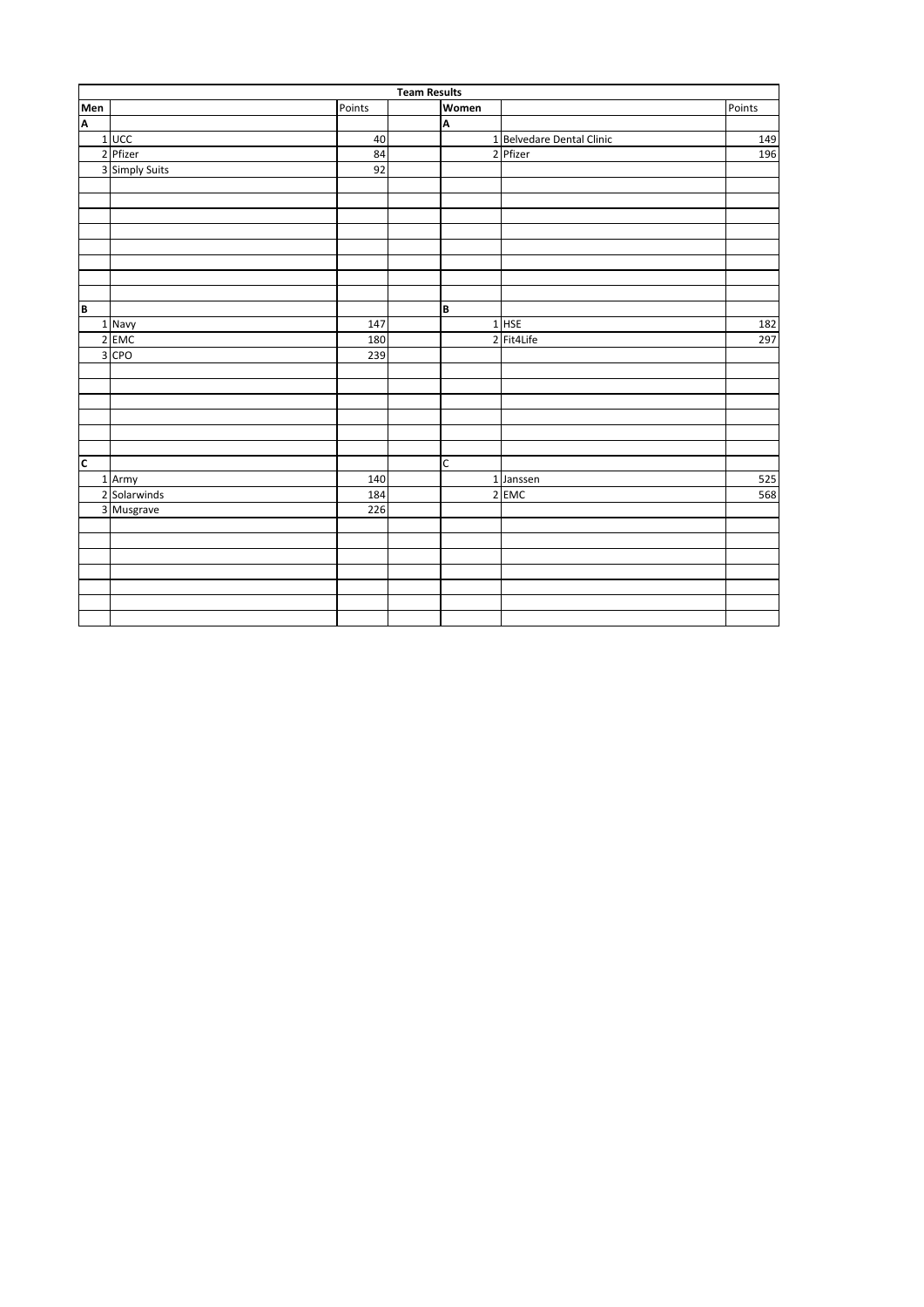| Pos | <b>Name</b>               | Cat   | Prize          | <b>Time</b> | Company                          | Team    |
|-----|---------------------------|-------|----------------|-------------|----------------------------------|---------|
|     | 1 Eric Curran             |       | M1             | 00:32:28    | Abbvie                           |         |
|     | 2 Sean McGrath            |       | M <sub>2</sub> | 00:32:53    | <b>Harty Tax Consulting</b>      |         |
|     | 3 Cornelius Marshall      | 0/40A | M <sub>3</sub> | 00:33:14    | <b>HSE</b>                       |         |
|     | 4 Cathal O'Connell        | 0/50C | M4             | 00:33:25    | UCC                              | $M-A-1$ |
|     | 5 Mark Smith              |       |                | 00:33:49    | Temp Reg                         |         |
|     | 6 Dennis Lyons            |       |                | 00:33:55    | CBC staff                        |         |
|     | 7 Michael Creed           |       |                | 00:34:06    | <b>Temp Reg</b>                  |         |
|     | 8 Edwin Sutton            |       |                | 00:34:17    | Eli Lilly                        |         |
|     | 9 Michael Houlihan        |       |                | 00:34:23    | Harty Tax Consulting             |         |
|     | 10 Donncha Kiely          |       |                | 00:34:56    | <b>Temp Reg</b>                  |         |
|     | 11 Bryan Crowley          | 0/40A | 0/40A1         | 00:35:14    | <b>Simply Suits</b>              | $M-A-3$ |
|     | 12 Pat Fitzgerald         |       |                | 00:35:20    | Pfizer                           | $M-A-2$ |
|     | 13 Shane Fitzgerald Foley |       |                | 00:35:36    | Dept of Ed                       |         |
|     | 14 Declan Doyle           | 0/45B | 0/45B1         | 00:35:39    | Eli Lilly                        |         |
|     | 15 Martin Curtin          |       |                | 00:35:53    | <b>Temp Reg</b>                  |         |
|     | 16 Trevor Woods           | 0/45B | 0/45B2         | 00:36:0     | UCC                              | $M-A-1$ |
|     | 17 Michael Coakley        |       |                | 00:36:18    | Navy                             | $M-B-1$ |
|     | 18 Shane Cooney           |       |                | 00:36:36    | <b>Temp Reg</b>                  |         |
|     | 19 Paul Shanahan          | 0/45B | 0/45B3         | 00:36:44    | Navy                             | $M-B-1$ |
|     | 20 Tony Archer            | 0/50C | 0/50C1         | 00:36:48    | UCC                              | $M-A-1$ |
|     | 21 Adam Doyle             |       |                | 00:37:21    | <b>Temp Reg</b>                  |         |
|     | 22 Noel O'Regan           | 0/45B |                | 00:37:39    | Cleancork.ie                     |         |
|     | 23 David Moynihan         |       |                | 00:37:40    | Midleton Town Council            |         |
|     | 24 Colin O'Herlihy        | 0/45B |                | 00:37:40    | <b>CPJ</b>                       |         |
|     | 25 Tony Cambridge         |       |                | 00:37:45    | <b>Temp Reg</b>                  |         |
|     | 26 Richard Bourke         |       |                | 00:38:17    | Musgrave                         | $M-C-3$ |
|     | 27 Tobias Grab            |       |                | 00:38:21    | Apple                            |         |
|     | 28 MICHAEL COLOHAN        |       |                | 00:38:21    | Army                             | $M-C-1$ |
|     | 29 Paul Kenneddy          |       |                | 00:38:23    | <b>Temp Reg</b>                  |         |
|     | 30 Trevor Collins         |       |                | 00:38:25    | VMware                           |         |
|     | 31 Brian Linehan          | 0/50C | 0/50C2         | 00:38:26    | <b>G4S Security</b>              |         |
|     | 32 Stephen Geoghegan      | 0/40A | 0/40A2         | 00:38:30    | EMC                              | $M-B-2$ |
|     | 33 Eddie Butt             |       |                | 00:38:33    | Pfizer                           | $M-A-2$ |
|     | 34 Sean O' Brien          |       |                | 00:38:34    | <b>Simply Suits</b>              | $M-A-3$ |
|     | 35 Thomas Fox             | 0/50C | 0/50C3         | 00:38:41    | Ronan Daly Jermyn Solicitors     |         |
|     | <b>36 MARK BULMAN</b>     | 0/50C |                | 00:38:43    | Army                             | $M-C-1$ |
|     | 37 Liam Murphy            | 0/50C |                | 00:39:05    | <b>Yves Rocher</b>               |         |
|     | 38 Marie Murphy           |       | F1             | 00:39:10    | <b>HSE</b>                       | $F-B-1$ |
|     | 39 Ciaran Coleman         | 0/40A | 0/40A3         | 00:39:10    | Pfizer                           | $M-A-2$ |
|     | 40 Sean Sharpe            |       |                | 00:39:14    | <b>Temp Reg</b>                  |         |
|     | 41 Eugene McCarthy        | 0/45B |                | 00:39:16    | Cleancork.ie                     |         |
|     | 42 Sinead Kevany          | 0/35H | F2             | 00:39:16    | Pfizer                           | $F-A-2$ |
|     | 43 Donal Sheehan          |       |                | 00:39:21    | <b>Temp Reg</b>                  |         |
|     | 44 John O'Sullivan        |       |                | 00:39:24    | Ervia                            |         |
|     | 45 Fergal O'Meara         | 0/45B |                | 00:39:28    | Cleancork.ie                     |         |
|     | 46 Neil Kingston          | 0/40A |                | 00:39:30    | Enterprise System Partners Ltd   |         |
|     | 47 Ian Wills              |       |                | 00:39:30    | <b>Simply Suits</b>              | $M-A-3$ |
|     | 48 Dara O'Sullivan        |       |                | 00:39:32    | <b>Temp Reg</b>                  |         |
|     | 49 James Ryan             | 0/50C |                | 00:39:34    | EMC                              | $M-B-2$ |
|     | 50 Stephen Creedon        |       |                | 00:39:39    | Solarwinds                       | $M-C-2$ |
|     | 51 Fergal Quinlan         | 0/45B |                | 00:39:42    | Carey Tools                      |         |
|     | 52 Damien Malone          |       |                | 00:39:55    | Merck Millipore                  |         |
|     | 53 John Griffin           | 0/45B |                | 00:39:57    | <b>Blarney Woolen Mills</b>      |         |
|     | 54 Jonathan Kenneally     |       |                | 00:40:06    | Solarwinds                       | M-C-2   |
|     | 55 Niamh Cronin           | 0/401 | F3             | 00:40:17    | Ronan Daly Jermyn Solicitors     |         |
|     | 56 Fionn Foley            |       |                | 00:40:22    | Snap on Diagnostics              |         |
|     | 57 Tim Cronin             |       |                | 00:40:27    | <b>Temp Reg</b>                  |         |
|     | 58 Orla O Rourke          | 0/45J | F4             | 00:40:32    | Keen on Sport                    |         |
|     | 59 Neil Mackay            | 0/45B |                | 00:40:35    | HSE                              |         |
|     | 60 Clodagh NcMorrow       |       |                | 00:40:36    | <b>Belvedare Dental Clinic</b>   | $F-A-1$ |
|     | 61 Ray Wallace            |       |                | 00:40:43    | National Learning Network        |         |
|     | 62 Alan Murray            |       |                | 00:40:51    | Merck Millipore                  |         |
|     | 63 Wesley Bateman         | 0/40A |                | 00:40:53    | <b>MEP Engineering</b>           |         |
|     | 64 Conor McMahon          | 0/45B |                | 00:40:56    | <b>National Learning Network</b> |         |
|     | 65 Joyce Wolfe            | 0/35H | 0/35H1         | 00:41:08    | Joyce Wolfe Physiotherapy        |         |
|     | 66 Mark Walsh             |       |                | 00:41:12    | Dept of Ed                       |         |
|     | 67 Tim Crowley            |       |                | 00:41:13    | Dept of Ed                       |         |
|     | 68 Stephen Young          |       |                | 00:41:13    | CSO                              |         |
|     | 69 David McEvoy           |       |                | 00:41:14    | Dept of Ed                       |         |
|     | 70 Adrian Crowley         |       |                | 00:41:14    | CPO                              | $M-B-3$ |
|     | 71 Mark Flavin            | 0/40A |                | 00:41:16    | Pfizer                           |         |
|     | 72 Geraldine O'Shea       | 0/45J | 0/45J1         | 00:41:18    | Fit4Life                         | $F-B-2$ |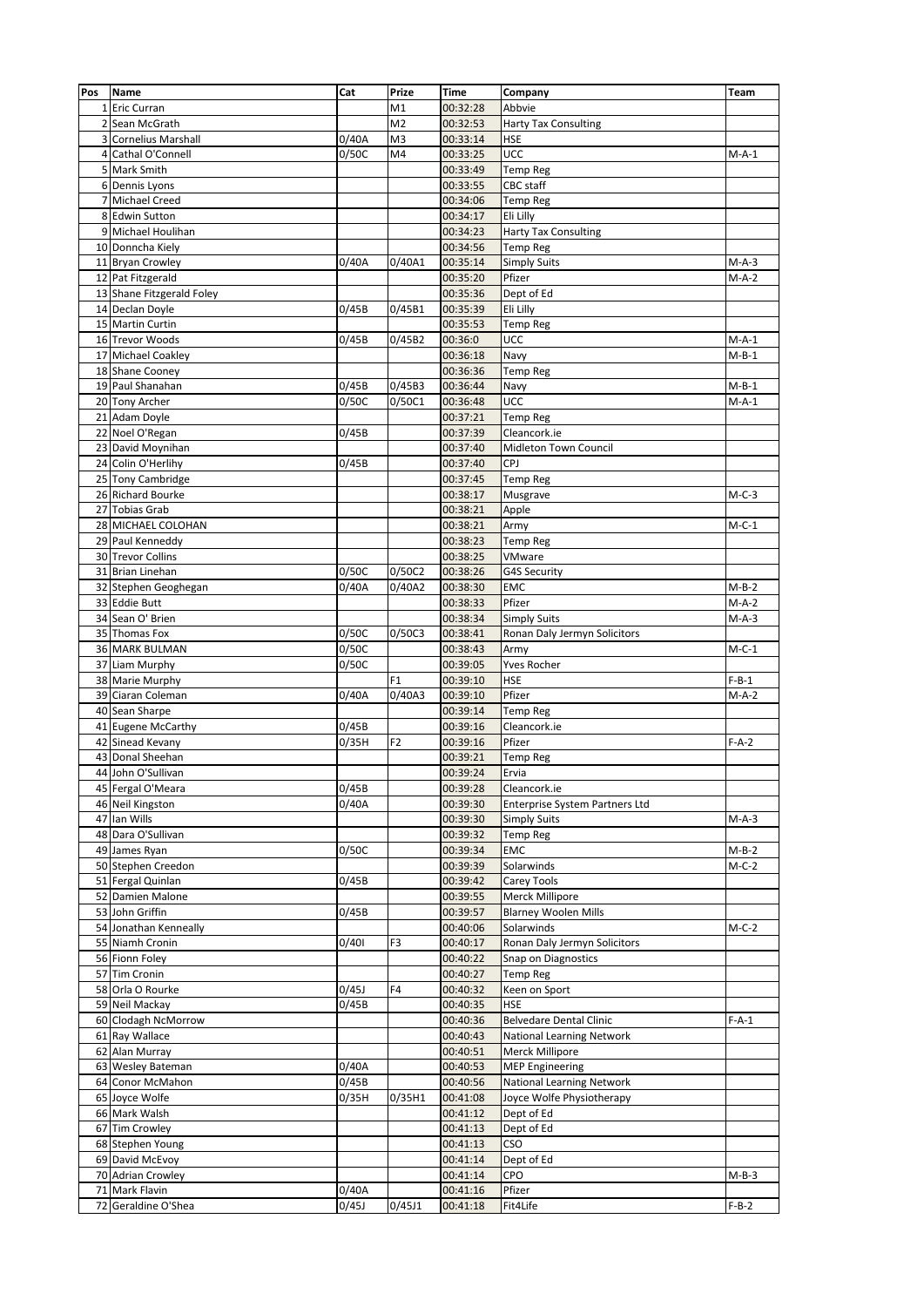|    | 73 Ger O'Regan                           | 0/45B |        | 00:41:19             | Midleton Town Council            |         |
|----|------------------------------------------|-------|--------|----------------------|----------------------------------|---------|
|    | 74 Paddy Murphy                          |       |        | 00:41:23             | <b>Temp Reg</b>                  |         |
|    | 75 Mark Walsh                            | 0/55D | 0/55D1 | 00:41:27             | Midleton Town Council            |         |
|    | 76 WILLIE O RIORDAN                      | 0/60E | 0/60E1 | 00:41:36             | Army                             | $M-C-1$ |
| 77 | Conor McCarthy                           |       |        | 00:41:37             | Goldstar Telecom                 |         |
|    | 78 Mark Cogan<br>79 Fiachra O'Connell    |       |        | 00:41:39<br>00:41:42 | Temp Reg<br><b>Temp Reg</b>      |         |
|    | 80 Joe Murray                            |       |        | 00:41:44             | Solarwinds                       | $M-C-2$ |
|    | 81 Stephen Chrysanthou                   | 0/55D | 0/55D2 | 00:41:45             | <b>Steves School of Motoring</b> |         |
|    | 82 Timmy Kelleher                        | 0/40A |        | 00:41:50             | CPO                              | $M-B-3$ |
|    | 83 John Scannell                         | 0/45B |        | 00:41:52             | Apple                            |         |
|    | 84 Gerard Geary                          |       |        | 00:41:54             | <b>Fota Collection</b>           |         |
|    | 85 Cian O'Connor                         |       |        | 00:41:55             | Cork City Council                |         |
|    | 86 Robert Williams                       |       |        | 00:41:55             | <b>Temp Reg</b>                  |         |
|    | 87 Brendan McGrath                       | 0/45B |        | 00:41:56             | CPO                              | $M-B-3$ |
|    | 88 Brendan Murphy                        | 0/55D | 0/55D3 | 00:41:57             | Brendan Murphy + Co.             |         |
|    | 89 Ali O'Connor                          |       |        | 00:42:05             | <b>Belvedare Dental Clinic</b>   | $F-A-1$ |
|    | 90 David Hurley                          | 0/40A |        | 00:42:08             | Musgrave                         | $M-C-3$ |
|    | 91 Cathy Kenneally                       |       |        | 00:42:17             | <b>EMC</b>                       |         |
|    | 92 Mark Hartnett                         |       |        | 00:42:19             | <b>Temp Reg</b>                  |         |
|    | 93 Dermot Gallagher<br>94 Dennis Sheehan |       |        | 00:42:20<br>00:42:21 | Novartis                         |         |
|    | 95 Richie Fitzgerald                     | 0/40A |        | 00:42:25             | Temp Reg<br>Murphys Rock         |         |
|    | 96 Owen Cronin                           |       |        | 00:42:26             | <b>Temp Reg</b>                  |         |
|    | 97 Frances Phillips                      |       |        | 00:42:28             | Abbvie                           |         |
|    | 98 Mick Connery                          |       |        | 00:42:36             | Pat Hennerty Sales               |         |
|    | 99 John Santry                           |       |        | 00:42:38             | <b>EMC</b>                       | $M-B-2$ |
|    | 100 Siobhan Hoare                        | 0/35H | 0/35H2 | 00:42:39             | <b>Bon Secours</b>               |         |
|    | 101 Billy O'Regan                        |       |        | 00:42:40             | <b>Temp Reg</b>                  |         |
|    | 102 Pat Moloney                          |       |        | 00:42:41             | <b>Temp Reg</b>                  |         |
|    | 103 Eleanor Griffin                      |       |        | 00:42:42             | <b>Temp Reg</b>                  |         |
|    | 104 Richard Mulvihill                    |       |        | 00:42:44             | <b>Temp Reg</b>                  |         |
|    | 105 John Delaney                         | 0/50C |        | 00:42:48             | Delaney                          |         |
|    | 106 Kieran Hennerty                      | 0/40A |        | 00:42:49             | Pat Hennerty Sales               |         |
|    | 107 Clare O'Hanlon                       |       |        | 00:42:50             | <b>Temp Reg</b>                  |         |
|    | 108 Sean O'Regan                         |       |        | 00:42:51             | <b>EMC</b>                       |         |
|    | 109 Kevin O'Mahony                       |       |        | 00:42:58             | <b>Temp Reg</b>                  |         |
|    |                                          |       |        |                      |                                  |         |
|    | 110 Joe O'Loughlin                       | 0/40A |        | 00:43:02             | Musgrave                         | $M-C-3$ |
|    | 111 David Culleton                       |       |        | 00:43:03             | Navy                             | $M-B-1$ |
|    | 112 Kieran Mullane                       | 0/45B |        | 00:43:13             | EMC                              |         |
|    | 113 Declan Dunne                         |       |        | 00:43:17             | UCC                              |         |
|    | 114 Michael Dooley                       | 0/50C |        | 00:43:18             | CPO                              |         |
|    | 115 Paul O'Mahony                        | 0/40A |        | 00:43:19             | Abbvie                           |         |
|    | 116 Colman Kirby                         | 0/40A |        | 00:43:21             | EMC                              |         |
|    | 117 Tom O Riordan                        | 0/40A |        | 00:43:23             | Keen on Sport                    |         |
|    | 118 John O'Mahoney                       |       |        | 00:43:25             | VMware                           |         |
|    | 119 Fiona Mccarthy<br>120 Paul Barry     |       |        | 00:43:31<br>00:43:37 | <b>Temp Reg</b><br>Pfizer        |         |
|    | 121 Stephen White                        |       |        | 00:43:52             | <b>Temp Reg</b>                  |         |
|    | 122 Norman Allen                         |       |        | 00:43:54             | Temp Reg                         |         |
|    | 123 Billy Gough                          | 0/45B |        | 00:43:55             | Pfizer                           |         |
|    | 124 Pat Fogarty                          | 0/50C |        | 00:43:56             | ESB                              |         |
|    | 125 Peter Herlihy                        |       |        | 00:43:57             | Temp Reg                         |         |
|    | 126 Jerry Mc Carthy                      | 0/60E | 0/60E2 | 00:44:07             | Dept of Ed                       |         |
|    | 127 Tony Huff                            | 0/60E | 0/60E3 | 00:44:09             | <b>Team Adidas</b>               |         |
|    | 128 Ken Wynman                           |       |        | 00:44:17             | Temp Reg                         |         |
|    | 129 Micheal Omullein                     |       |        | 00:44:22             | <b>Temp Reg</b>                  |         |
|    | 130 Liam Aherne                          |       |        | 00:44:24             | <b>EMC</b>                       |         |
|    | 131 Barry Hodnett                        |       |        | 00:44:31             | Temp Reg                         |         |
|    | 132 Lawrence Kenrick                     |       |        | 00:44:32             | John Healy Gates                 |         |
|    | 133 Pat Murphy                           | 0/50C |        | 00:44:39             | Navy                             |         |
|    | 134 Donal O'Donoghue                     | 0/45B |        | 00:44:59             | <b>NSC</b>                       |         |
|    | 135 Colm Menton                          | 0/40A |        | 00:45:0              | CIT                              |         |
|    | 136 Miriam Crowley                       |       |        | 00:45:05             | <b>Temp Reg</b>                  |         |
|    | 137 Chris Carroll<br>138 Fraser MacGilp  | 0/50C |        | 00:45:07<br>00:45:08 | Temp Reg<br>EMC                  |         |
|    | 139 Cyril Garde                          |       |        | 00:45:08             | Temp Reg                         |         |
|    | 140 Linda O'Connor                       | 0/401 | 0/4011 | 00:45:09             | Musgrave                         |         |
|    | 141 Sean O'Brien                         | 0/50C |        | 00:45:17             | Cork County Council              |         |
|    | 142 Lee Doherty                          | 0/40A |        | 00:45:18             | <b>CIT</b>                       |         |
|    | 143 Anthony Walsh                        | 0/50C |        | 00:45:21             | Sisk Builders                    |         |
|    | 144 Karen Bevan<br>145 Donal O'Sullivan  | 0/35H | 0/35H3 | 00:45:24             | <b>HSE</b>                       | $F-B-1$ |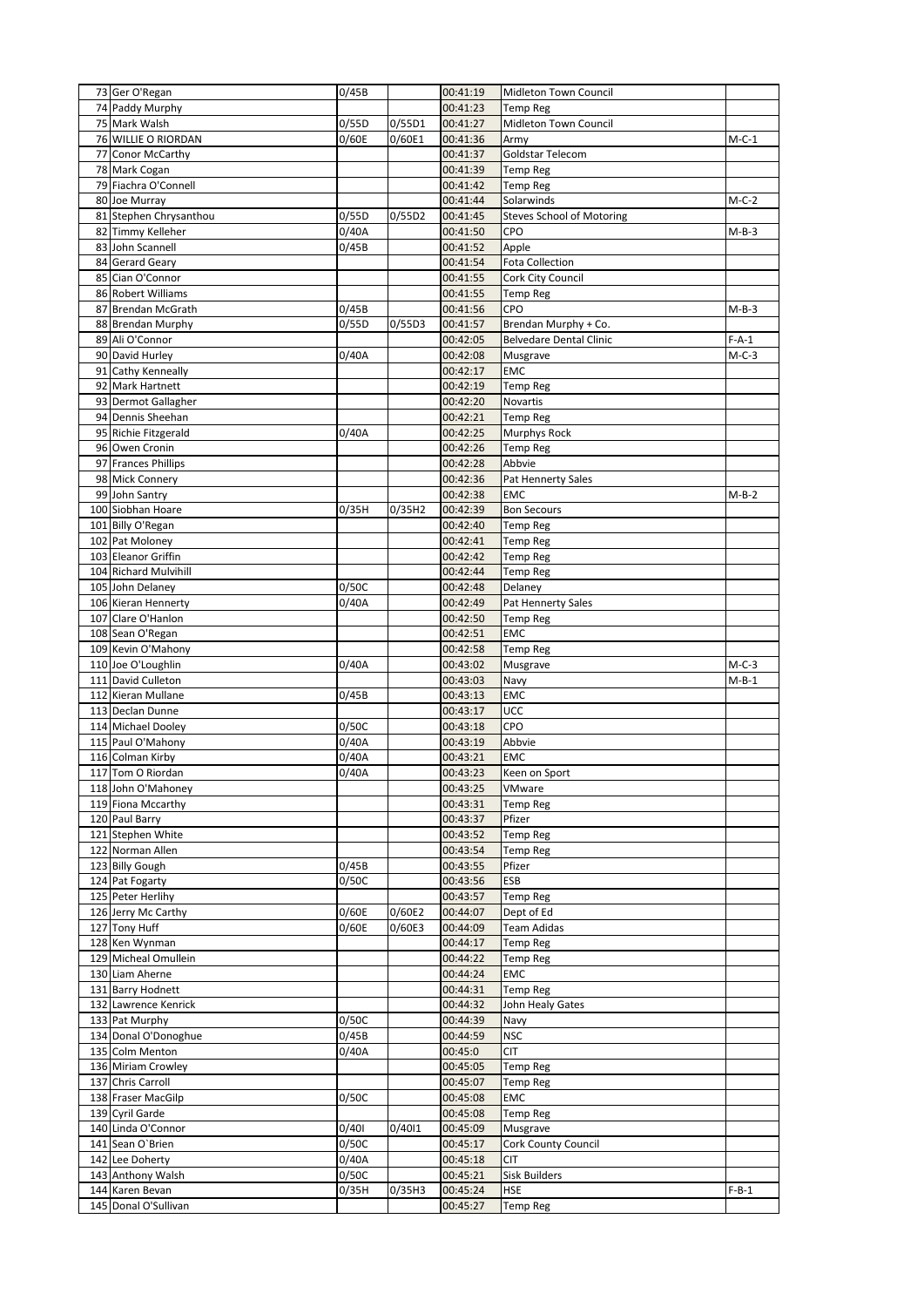| 146 Shane Murphy                     |                    |        | 00:45:29             | <b>Temp Reg</b>                    |         |
|--------------------------------------|--------------------|--------|----------------------|------------------------------------|---------|
| 147 Gerard O'Callaghan               |                    |        | 00:45:32             | <b>Temp Reg</b>                    |         |
| 148 Noel O'Connor                    | 0/55D              |        | 00:45:33             | EMC                                |         |
| 149 Philip Cahill                    | 0/45B              |        | 00:45:37             | Pfizer                             |         |
| 150 Ricky Costello                   |                    |        | 00:45:39             | Goldstar Telecom                   |         |
| 151 Barry Druhan                     |                    |        | 00:45:40             | Alcon                              |         |
| 152 Rachael Kohler                   | 0/401              | 0/4012 | 00:45:41             | Janssen                            |         |
| 153 Siobhan Devlin                   |                    |        | 00:45:41             | <b>Temp Reg</b>                    |         |
| 154 Marie-Therese Brady              | 0/401              | 0/4013 | 00:45:47             | Pfizer                             | $F-A-2$ |
| 155 David O'Riordan                  |                    |        | 00:45:48             | UCC                                |         |
| 156 Barry McCarthy                   | 0/40A              |        | 00:45:53             | PD Signs                           |         |
| 157 John Ward                        | 0/50C              |        | 00:45:59<br>00:46:08 | <b>Temp Reg</b><br>Musgrave        |         |
| 158 Ger Enright<br>159 Marie Gillman | $\overline{0}/50K$ | 0/50K1 | 00:46:08             | Merck Millipore                    |         |
| 160 Paul Murphy                      | 0/45B              |        | 00:46:09             | Pfizer                             |         |
| 161 Sylvie O'Mahony                  | 0/60E              |        | 00:46:10             | <b>Ballintotis Fit for Life</b>    |         |
| 162 Ken Higgs                        | 0/65F              | 0/65F1 | 00:46:13             | UCC                                |         |
| 163 Peter Fleming                    |                    |        | 00:46:15             | <b>Temp Reg</b>                    |         |
| 164 Barry Fitzgerald                 |                    |        | 00:46:15             | <b>Temp Reg</b>                    |         |
| 165 Mark Wallace                     |                    |        | 00:46:16             | <b>MSD Brinny</b>                  |         |
| 166 Ciaran Dorgan                    |                    |        | 00:46:19             | <b>Temp Reg</b>                    |         |
| 167 Anna Erfurth                     |                    |        | 00:46:19             | <b>Culley Engineering</b>          |         |
| 168 Stephen Murphy                   | 0/55D              |        | 00:46:21             | Auto Valet                         |         |
| 169 Karol Watson                     |                    |        | 00:46:26             | <b>EMC</b>                         |         |
| 170 John O'Driscoll                  | 0/60E              |        | 00:46:30             | FAS                                |         |
| 171 Lynne Doherty                    | 0/45J              | 0/45J2 | 00:46:34             | Keen on Sport                      |         |
| 172 Edel Kelleher                    | 0/45J              | 0/45J3 | 00:46:38             | <b>Simply Suits</b>                |         |
| 173 Seamus Cahill                    | 0/50C              |        | 00:46:42             | CPO                                |         |
| 174 Rory Mccarthy                    |                    |        | 00:46:46             | <b>Temp Reg</b>                    |         |
| 175 Jim Moynihan                     | 0/40A              |        | 00:46:47             | Pfizer                             |         |
| 176 Aidan Kelleher                   |                    |        | 00:46:48             | <b>Temp Reg</b>                    |         |
| 177 Maria Coffey                     |                    |        | 00:46:56             | <b>Temp Reg</b>                    |         |
| 178 Conor Phelan                     | 0/50C              |        | 00:46:57             | Phelan'S Pharmacy                  |         |
| 179 Melanie Davis                    | 0/35H              |        | 00:46:57             | <b>Simply Suits</b>                |         |
| 180 Alan Foley<br>181 Jenna Coakley  | 0/45B              |        | 00:46:58<br>00:47:10 | <b>Simply Suits</b><br>CPO         |         |
| 182 Jimmy O'Sullivan                 | 0/50C              |        | 00:47:14             | Depuy                              |         |
| 183 Andrew Geaney                    | 0/55D              |        | 00:47:19             | Apple                              |         |
| 184 Una French                       | 0/45J              |        | 00:47:26             | Keen on Sport                      |         |
| 185 Adrian O'Driscoll                |                    |        | 00:47:26             | <b>Temp Reg</b>                    |         |
| 186 Anthony Mahoney                  | 0/40A              |        | 00:47:29             | Depuy                              |         |
| 187 Nigel Buttimer                   |                    |        | 00:47:31             | <b>Temp Reg</b>                    |         |
| 188 John Coakley                     |                    |        | 00:47:35             | <b>Temp Reg</b>                    |         |
| 189 Dave Herlihy                     | 0/45B              |        | 00:47:37             | Murphys Rock                       |         |
| 190 John Hayes                       | 0/55D              |        | 00:47:45             | FAS                                |         |
| 191 Aoife Evans                      |                    |        | 00:47:46             | <b>Temp Reg</b>                    |         |
| 192 Gemma O'Brien                    |                    |        | 00:47:48             | <b>Temp Reg</b>                    |         |
| 193 Paudie O'Riordan                 | 0/40A              |        | 00:47:52             | VMware                             |         |
| 194 Carol Cashell                    | 0/35H              |        | 00:47:56             | <b>Culley Engineering</b>          |         |
| 195 Adrian Trent                     |                    |        | 00:47:57             | <b>Temp Reg</b>                    |         |
| 196 Denise Hickey                    | 0/401              |        | 00:47:59             | Janssen                            |         |
| 197 Jimmy Murray                     | 0/65F              | 0/65F2 | 00:47:59             | <b>HSE</b>                         |         |
| 198 Alan Foley<br>199 Jane O'Toole   |                    |        | 00:48:0<br>00:48:02  | <b>Temp Reg</b><br><b>Temp Reg</b> |         |
| 200 Gearoid Reddington               |                    |        | 00:48:03             | <b>Temp Reg</b>                    |         |
| 201 Ross Mccullough                  |                    |        | 00:48:04             | <b>Temp Reg</b>                    |         |
| 202 Raleen Dolphin                   |                    |        | 00:48:07             | <b>Temp Reg</b>                    |         |
| 203 Louise Fitzgerald                |                    |        | 00:48:07             | <b>Temp Reg</b>                    |         |
| 204 Colin O'Brien                    |                    |        | 00:48:14             | <b>Temp Reg</b>                    |         |
| 205 Christy Murphy                   | 0/60E              |        | 00:48:16             | Johnson & Perrott                  |         |
| 206 John Herlihy                     | 0/40A              |        | 00:48:18             | Alcon                              |         |
| 207 Liam O'Reilly                    |                    |        | 00:48:19             | <b>Temp Reg</b>                    |         |
| 208 John Mccarthy                    |                    |        | 00:48:21             | <b>Temp Reg</b>                    |         |
| 209 Francis Barry                    |                    |        | 00:48:23             | <b>Temp Reg</b>                    |         |
| 210 Colin Bowles                     |                    |        | 00:48:25             | <b>Temp Reg</b>                    |         |
| 211 Paul mansbridge                  | 0/50C              |        | 00:48:26             | Alcon                              |         |
| 212 Gill Hurley                      |                    |        | 00:48:37             | <b>Temp Reg</b>                    |         |
| 213 Roisin Mulcahy                   |                    |        | 00:48:40             | Eli Lilly                          |         |
| 214 Dan Twohig                       | 0/40A              |        | 00:48:43             | <b>RKA Consulting Engineers</b>    |         |
| 215 James Kinsella                   | 0/40A              |        | 00:48:48             | <b>EMC</b>                         |         |
| 216 Timmy O'Sullivan                 |                    |        | 00:48:51             | Mater Private Cork                 |         |
| 217 Ann Marie Perry                  | 0/401              |        | 00:48:53             | Midleton Town Council              |         |
| 218 Catriona Webb                    |                    |        | 00:48:54             | <b>Temp Reg</b>                    |         |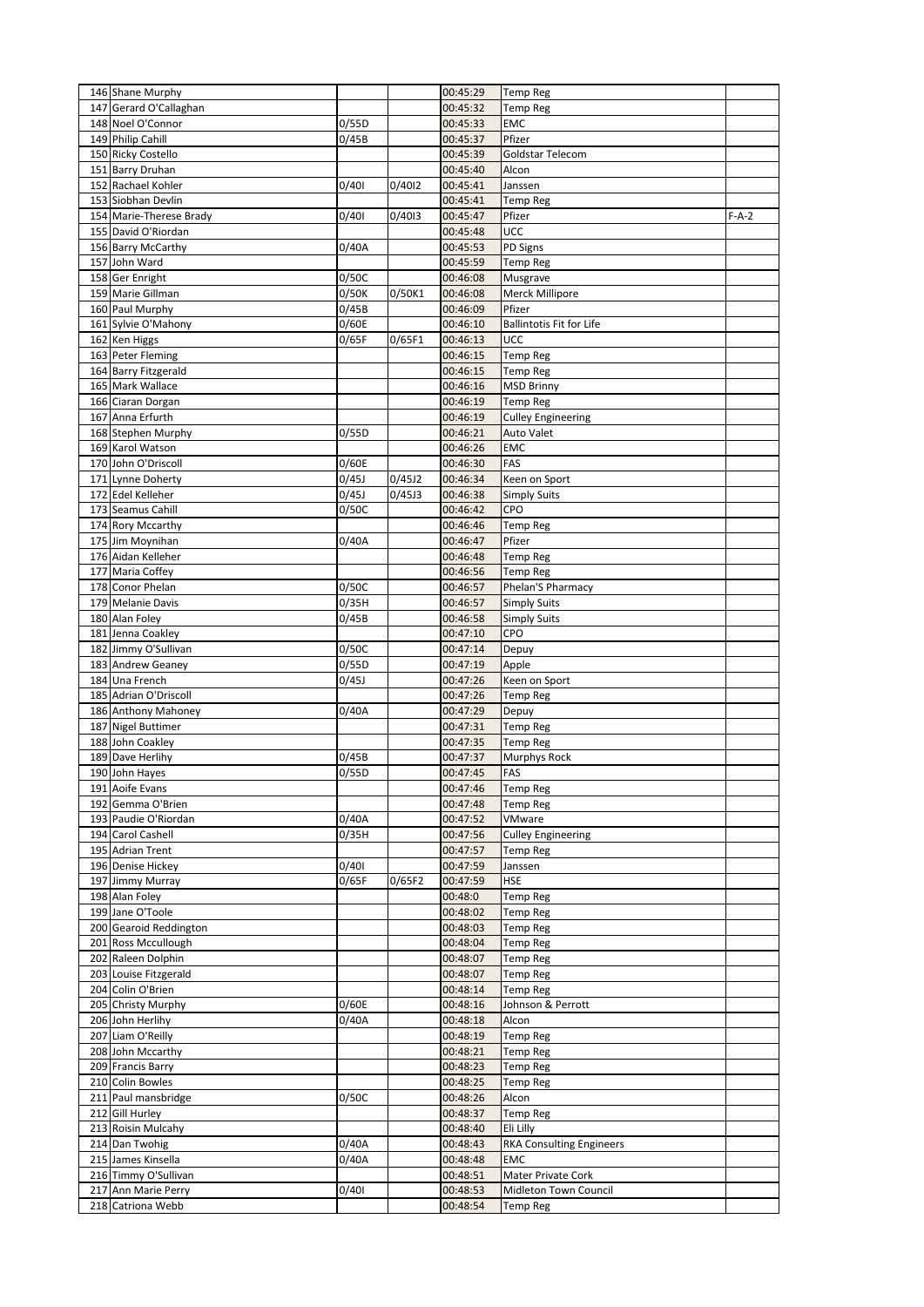| 219 Niall Murphy                          |                    |        | 00:48:55             | <b>Temp Reg</b>              |         |
|-------------------------------------------|--------------------|--------|----------------------|------------------------------|---------|
| 220 Frances O'Connor                      | 0/55L              | 0/55L1 | 00:49:03             | Dept of Ed                   |         |
| 221 Daithi O'Reilly                       |                    |        | 00:49:06             | <b>Temp Reg</b>              |         |
| 222 Margaret Healy                        |                    |        | 00:49:09             | <b>Temp Reg</b>              |         |
| 223 Michael Landers                       |                    |        | 00:49:10             | <b>Temp Reg</b>              |         |
| 224 Bryan Browne                          |                    |        | 00:49:12             | Musgrave                     |         |
| 225 Marion Lyons                          | 0/60M              | 0/60M1 | 00:49:18             | Fit4Life                     | $F-B-2$ |
| 226 Ber Looney                            | 0/45J              |        | 00:49:24             | Marriott Vacations Worldwide |         |
| 227 Chris McGlennon                       | 0/40A              |        | 00:49:27             | <b>EMC</b>                   |         |
| 228 Eoin O'Mahony                         | 0/40A              |        | 00:49:37             | Abbvie                       |         |
| 229 Derek Jeffers                         | 0/40A              |        | 00:49:38             | Abbvie                       |         |
| 230 Frank Linehan                         | 0/65F              | 0/65F3 | 00:49:39             | The Owl Printer              |         |
| 231 Mohammed AlSalami                     |                    |        | 00:49:43             | Solarwinds                   |         |
| 232 Brendan Deane                         | 0/45B              |        | 00:49:44             | <b>CIT</b>                   |         |
| 233 Peter Kelly                           | 0/55D              |        | 00:49:45             | Moog                         |         |
| 234 Kevin Morrison                        | 0/50C              |        | 00:49:47             | Cleancork.ie                 |         |
| 235 Bernie Twomey                         | 0/401              |        | 00:49:56             | Midleton Town Council        |         |
| 236 Donie O'Connell                       | 0/65F              |        | 00:50:04             | Midleton Town Council        |         |
| 237 Una Buckley                           | 0/35H              |        | 00:50:12             | <b>EMC</b>                   |         |
| 238 Sean Sheehan                          |                    |        | 00:50:24             | <b>Temp Reg</b>              |         |
| 239 Donal Madden                          |                    |        | 00:50:27             | EMC                          |         |
| 240 Eileen Buckley                        | 0/45J              |        | 00:50:30             | Cork Shops                   |         |
| 241 James Spillane                        |                    |        | 00:50:32             | <b>Temp Reg</b>              |         |
| 242 Darragh Kiely                         |                    |        | 00:50:38             | EMC                          |         |
| 243 William Hogan                         |                    |        | 00:50:41             | <b>Temp Reg</b>              |         |
| 244 Robert Moylan                         |                    |        | 00:50:43             | Eli Lilly                    |         |
| 245 Rosaleen Kelly                        | 0/55L              | 0/55L2 | 00:50:44             | Bank of Ireland              |         |
| 246 Mick Mcgregor                         |                    |        | 00:50:46             | <b>Temp Reg</b>              |         |
| 247 Kerry Constant                        | 0/60E              |        | 00:50:51             | Constant                     |         |
| 248 Colin Fennessy                        |                    |        | 00:50:52             | Temp Reg                     |         |
| 249 Anita Curtin                          |                    |        | 00:50:52             | Temp Reg                     |         |
| 250 Aine Murphy                           | 0/55L              | 0/55L3 | 00:51:07             | UCC                          |         |
| 251 Niamh Sheehan                         |                    |        | 00:51:13             | Cork City Partnership        |         |
| 252 David Lynch                           |                    |        | 00:51:14             | <b>Temp Reg</b>              |         |
| 253 Ciaran Desmond                        |                    |        | 00:51:23             | <b>Temp Reg</b>              |         |
| 254 Brian Muldoon Junior                  |                    |        | 00:51:39             | Temp Reg                     |         |
| 255 Jackie Cavanagh                       |                    |        | 00:51:44             | <b>Temp Reg</b>              |         |
| 256 Wayne O'Leary                         |                    |        | 00:51:46             | <b>Temp Reg</b>              |         |
| 257 Aoife Conran                          |                    |        | 00:51:49             | <b>Temp Reg</b>              |         |
| 258 Liz O'Dell                            |                    |        | 00:51:50             | <b>Temp Reg</b>              |         |
| 259 Ned Ramsell                           | 0/45B              |        | 00:51:51             | <b>Flexible Connectors</b>   |         |
| 260 Bernard Sisk                          | 0/65F              |        | 00:51:53             | <b>Sisk Builders</b>         |         |
| 261 Mary Kingston                         | 0/401              |        | 00:51:56             | Janssen                      | $F-C-1$ |
| 262 Barry Slye                            |                    |        | 00:51:57             | Depuy                        |         |
| 263 Marie O'Brien                         |                    |        | 00:51:58             | <b>Temp Reg</b>              |         |
| 264 Zora Boukerche                        |                    |        | 00:52:07             | Janssen                      | $F-C-1$ |
| 265 Paul Healy                            |                    |        | 00:52:10             | <b>Temp Reg</b>              |         |
| 266 Brian Hennessy                        |                    |        | 00:52:20             | John Healy Gates             |         |
| 267 Gerard Rasmussen                      | $\overline{0}/55D$ |        | 00:52:23             | <b>CIT</b>                   |         |
| 268 Carol Hodgins                         |                    |        | 00:52:26             | <b>Temp Reg</b>              |         |
| 269 Lorraine Higgins                      |                    |        | 00:52:38             | CPO                          |         |
| 270 Catherine Lenihan                     |                    |        | 00:52:42             | Temp Reg                     |         |
| 271 Regina Colloca                        |                    |        | 00:52:50             | Temp Reg                     |         |
| 272 Fiona O'Riordan                       | 0/45J              |        | 00:52:52             | CSO                          |         |
| 273 David Wallace                         |                    |        | 00:52:54             | Temp Reg                     |         |
| 274 Brendan Hayes                         | 0/60E              |        | 00:52:55             | FAS                          |         |
| 275 Michael Murphy                        |                    |        | 00:52:57             | <b>Temp Reg</b>              |         |
| 276 Ann Murray Keohane                    |                    |        | 00:52:58             | Temp Reg                     |         |
| 277 Kate Nagle                            | 0/35H              |        | 00:53:0              | EMC                          | $F-C-2$ |
| 278 Sarah Ahearne                         |                    |        | 00:53:01             | <b>Temp Reg</b>              |         |
| 279 Sean Keane                            |                    |        | 00:53:04             | <b>Temp Reg</b>              |         |
| 280 Patrick Coughlan                      |                    |        | 00:53:08             | Ervia                        |         |
| 281 Brian Muldoon                         |                    |        | 00:53:26             | <b>Temp Reg</b>              |         |
| 282 Le Coeur Laurent                      |                    |        | 00:53:30             | Temp Reg                     |         |
| 283 Eileen Murphy                         | 0/55L              |        | 00:53:37             | HSE                          |         |
| 284 John Cagney                           | 0/45B              |        | 00:53:39             | EMC                          |         |
| 285 Ann O'Leary                           |                    |        | 00:53:47             |                              |         |
|                                           |                    |        | 00:53:49             | <b>Temp Reg</b>              |         |
| 286 Alan Conroy                           |                    |        | 00:53:55             | <b>Temp Reg</b>              |         |
| 287 Catriona O'Leary                      |                    |        |                      | <b>Temp Reg</b>              |         |
| 288 Jane Walley                           |                    |        | 00:53:55             | Temp Reg                     |         |
|                                           |                    |        |                      |                              |         |
| 289 Sean O'Brien                          |                    |        | 00:54:06             | Temp Reg                     |         |
| 290 Charlie Moore<br>291 Olga O' Sullivan | 0/35H              |        | 00:54:09<br>00:54:10 | <b>Temp Reg</b><br>EMC       | $F-C-2$ |